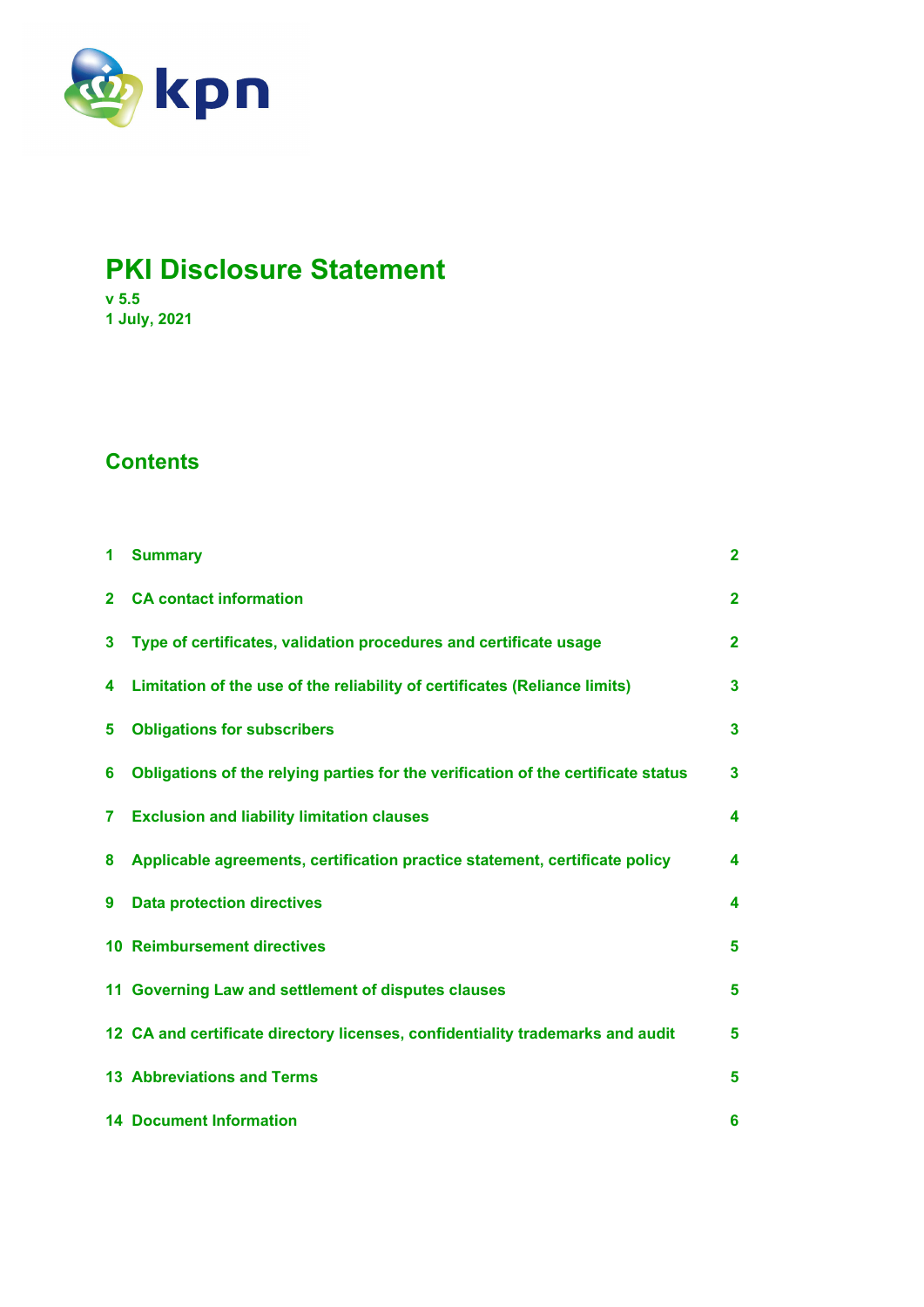

**Date:**  1 July, 2021 **Version:**  5.5

# **1 Summary**

The purpose of this PKI Disclosure Statement is to summarize and present the key points of the KPN PKIoverheid Certificate Practice Statements and specific conditions in a more readable and understandable format for the benefit of Subscribers and Relying Parties.

This PKI Disclosure Statement does not substitute or replace the KPN Certification Practice Statements under which digital certificates are issued. Reader must read the KPN CPS:

KPN PKIoverheid Certification Practice Statement

published at (https://certificaat.kpn.com/support/downloads/repository/) before applying for or relying on a certificate issued by KPN.

# **2 CA contact information**

Queries regarding this PKI Disclosure Statement shall be directed at:

KPN B.V. Attn.: KPN Security, Policy Management Authority Postbus 9105 7300 HN Apeldoorn. E-mail: pkio.servicedesk@kpn.com.

For general information please visit our website: https://certificaat.kpn.com/

To revoke a certificate, follow the procedures on the self-service portal: https://certificaat.kpn.com/intrekken/

#### **3 Type of certificates, validation procedures and certificate usage**

KPN issues 5 types of certificates under the Public Root of PKIoverheid:

- 1. Personal certificates (Persoonlijke certificaten);
- 2. Profession bound certificates (Beroepsgebonden certificaten);
- 3. Group certificates (Groepscertificaten);
- 4. Server certificates (Servercertificaten);
- 5. Qualified Electronic Seal Certificates (eSeal certificaten).

And 2 types of certificate under the Private Root of PKI Overheid:

- 1. Private Services Server certificates;
- 2. Group certificates (Groepscertificaten).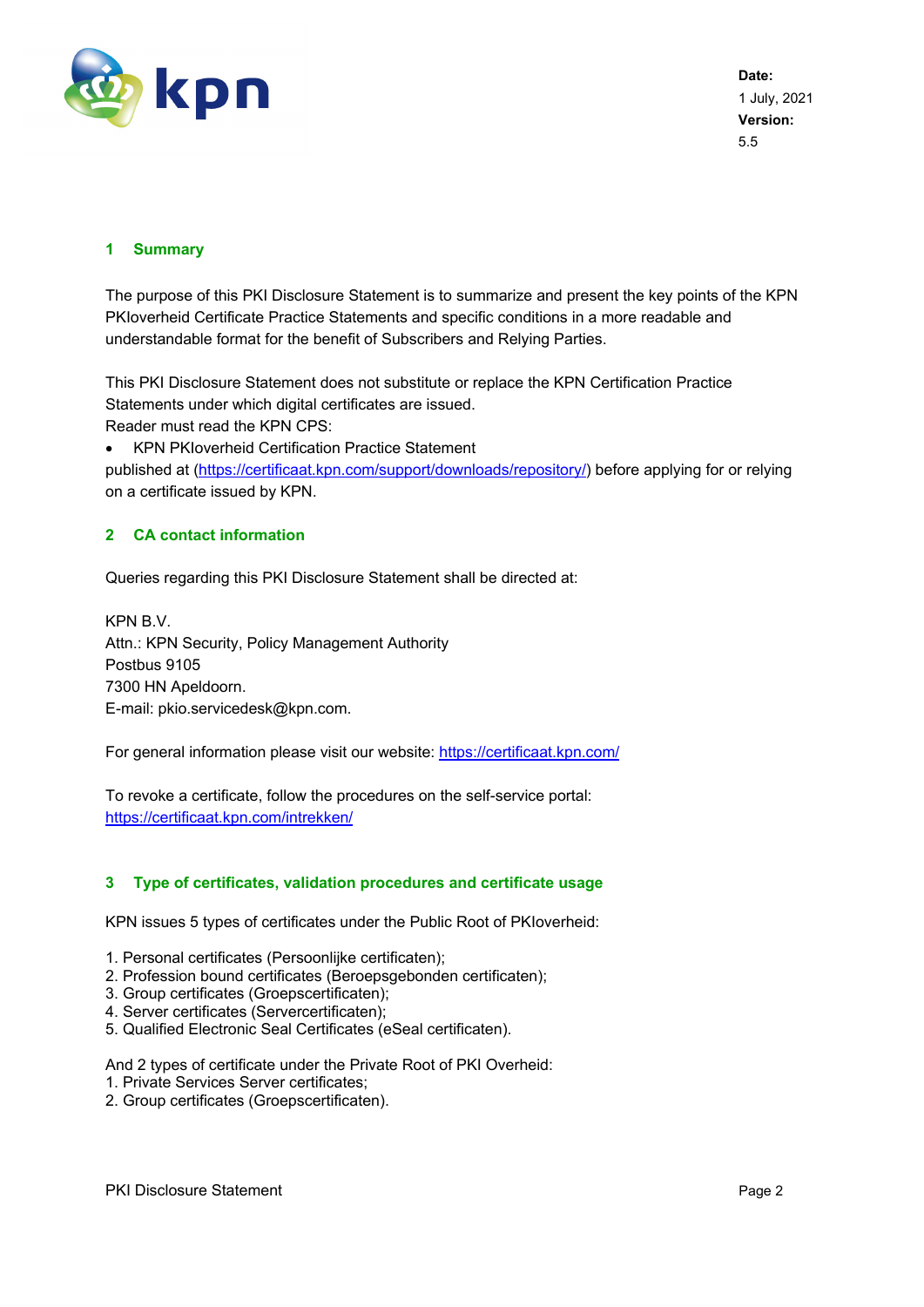

The "Staat der Nederlanden"( State of the Netherlands) Private Root CA - G1 is NOT publicly trusted by browsers and other applications.

The full description of the types of certificates supported by KPN and their respective validation procedures are covered in the KPN CPS document.

# **4 Limitation of the use of the reliability of certificates (Reliance limits)**

KPN does not impose reliance limits for Certificates issued under this policy. Reliance limits may be imposed by other policies, Dutch applicable law or by Relying Party Agreement. See Section 7 below for limitation of liability.

# **5 Obligations for subscribers**

- Submit accurate and complete information to the CA during subject registration in accordance with the requirements of the CP;
- Exercise reasonable care to avoid unauthorized use of the Subject's Private Key
- If any of the following occurs up to the end of the validity period indicated in the Certificate the subscriber must immediately revoke the certificate:
	- $\circ$  The Subject's Private Key has been potentially or actually lost, stolen or compromised;
	- $\circ$  Control over the Subject's Private Key has been lost due to potential or actual compromise of activation data (eg PIN code) or other reasons;
	- $\circ$  Inaccuracy or changes to the Certificate content, as notified to the Subscriber.

This can be achieved by following the procedures on the KPN self-service portal: https://certificaat.kpn.com/intrekken/

- Ensure that if the Subscriber or Subject generates the Subject's Key Pair, only the Subject holds the Private Key;
- Generate the Key Pair in a safe environment.

#### **6 Obligations of the relying parties for the verification of the certificate status**

- Independently assess the appropriateness of the use of a Certificate for any given purpose and determine that the Certificate will, in fact, be used for an appropriate purpose;
- Utilize the appropriate software and/or hardware to perform digital signature verification or other cryptographic operations, as a condition of relying on a Certificate in connection with each such operation. Such operations include identifying a Certificate Chain and verifying the digital signatures on all Certificates in the Certificate Chain. Relying parties will not rely on a Certificate unless these verification procedures are successful;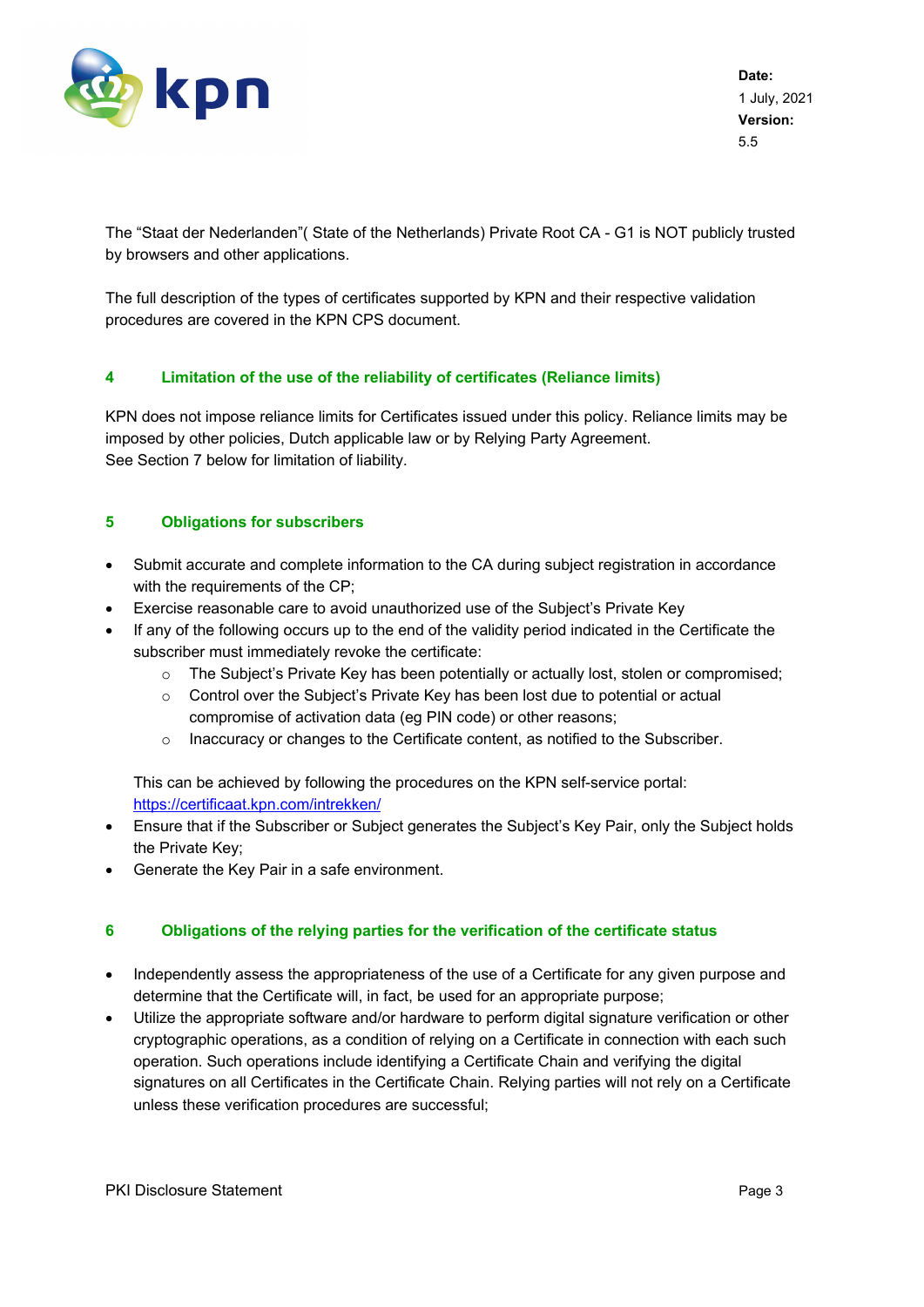

**Date:**  1 July, 2021 **Version:**  5.5

- Check the status of the Certificate on which the relying parties wishes to rely, as well as all the Certificates in its Certificate Chain. If any of the Certificates in the Certificate Chain have been revoked, relying parties will not rely on the end-user Subscriber Certificate or other revoked Certificate in the Certificate Chain;
- In the case of a "beroepsgebonden certificaat" (profession bound certificate) with the profession "gerechtsdeurwaarder" (Bailiff), it is the responsibility of the relying party to check whether this bailiff was registered as a bailiff in the register: http://www.registergerechtsdeurwaarders.nl at the time of usage of the certificate;
- Rely on the Certificate, if all of the checks described in the previous paragraphs are successful, provided that reliance upon the Certificate is reasonable under the circumstances. If the circumstances indicate a need for additional assurances, it is the responsibility of the relying parties to obtain such assurances for such reliance to be deemed reasonable.

# **7 Exclusion and liability limitation clauses**

KPN accepts liability for PKIoverheid Certificaten insofar as stated in the "Bijzondere Voorwaarden PKIoverheid certificaten"(special conditions PKIoverheid certificates) in https://certificaat.kpn.com/support/downloads/repository/

#### **8 Applicable agreements, certification practice statement, certificate policy**

See for applicable agreements and documents the repository: https://certificaat.kpn.com/support/downloads/repository/

The Subscriber Agreement is submitted with the Subscriber's Request Form to KPN in order to obtain a valid certificate.

This PKI Disclosure Statement serves as a summary for the certification practice statement (CPS) and refers to other operational documentation for more details concerning request and validation procedures.

#### **9 Data protection directives**

- KPN is careful with your data. You can rest assured that your details are safe with KPN and that we comply with the law;
- We do not look at the content of communications. We do not monitor calls, do not look at the content of your text messages, e-mails or chats, and do not keep track of which sites you visit;
- We do not sell your information to third parties.

KPN has formulated a privacy statement for all her services including her certificate services. In this statement is written down in which way KPN handles personal data. The privacy statement is made available on: https://certificaat.kpn.com/support/downloads/repository/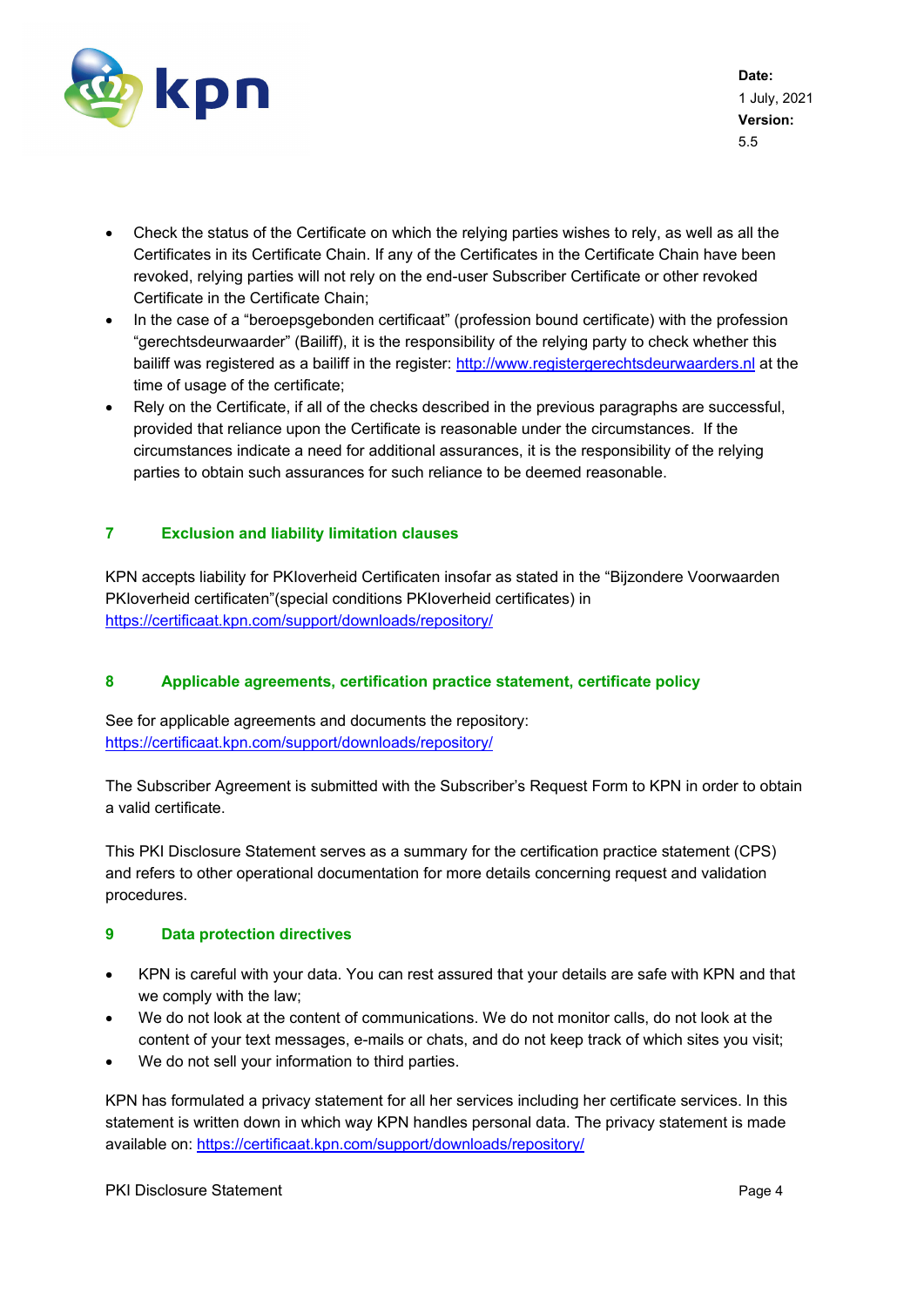

**Date:**  1 July, 2021 **Version:**  5.5

#### **10 Reimbursement directives**

Not applicable.

#### **11 Governing Law and settlement of disputes clauses**

All services concerning the KPN PKIoverheid certificates are governed exclusively by Dutch law.

#### **12 CA and certificate directory licenses, confidentiality trademarks and audit**

KPN is subject to a yearly compliance audit by a accredited auditor against the requirements of:

- European Union's (EU) eIDAS regulation;
- The program of requirements PKIoverheid;
- ETSI EN 319 411-1 and ETSI EN 319 411-2.

Proof of successful certification can be found by viewing the BSI certificates of compliance on our website: https://certificaat.kpn.com/support/downloads/repository/

| Abbreviation                                          | Description                                                                                                                                                                                                                                                                                                                                                            |  |  |  |  |
|-------------------------------------------------------|------------------------------------------------------------------------------------------------------------------------------------------------------------------------------------------------------------------------------------------------------------------------------------------------------------------------------------------------------------------------|--|--|--|--|
| /Term                                                 |                                                                                                                                                                                                                                                                                                                                                                        |  |  |  |  |
| CA                                                    | <b>Certification Authority</b>                                                                                                                                                                                                                                                                                                                                         |  |  |  |  |
| Certificate                                           | An electronic document that uses a digital signature to bind a public key and an                                                                                                                                                                                                                                                                                       |  |  |  |  |
|                                                       | identity.                                                                                                                                                                                                                                                                                                                                                              |  |  |  |  |
| <b>CP</b>                                             | Certificate Policy                                                                                                                                                                                                                                                                                                                                                     |  |  |  |  |
| <b>CPS</b>                                            | <b>Certification Practice Statement</b>                                                                                                                                                                                                                                                                                                                                |  |  |  |  |
| <b>CRL</b>                                            | Certificate Revocation List                                                                                                                                                                                                                                                                                                                                            |  |  |  |  |
| PKI                                                   | Public Key Infrastructure. A public key infrastructure (PKI) is a set of hardware,<br>software, people, policies, and procedures needed to create, manage, distribute,<br>use, store, and revoke digital certificates. In cryptography, a PKI is an arrangement<br>that binds public keys with respective user identities by means of a certificate<br>authority (CA). |  |  |  |  |
| Specific<br>Conditions<br>PKloverheid<br>certificates | An amendment to KPN's general conditions specific to the use of KPN's<br>PKloverheid certificates. In Dutch: Bijzondere Voorwaarden PKloverheid<br>certificaten                                                                                                                                                                                                        |  |  |  |  |
| <b>Subscribers</b>                                    | A natural person or Legal Entity to whom a Certificate is issued and who is legally<br>bound by a Subscriber or Terms of Use Agreement.                                                                                                                                                                                                                                |  |  |  |  |

# **13 Abbreviations and Terms**